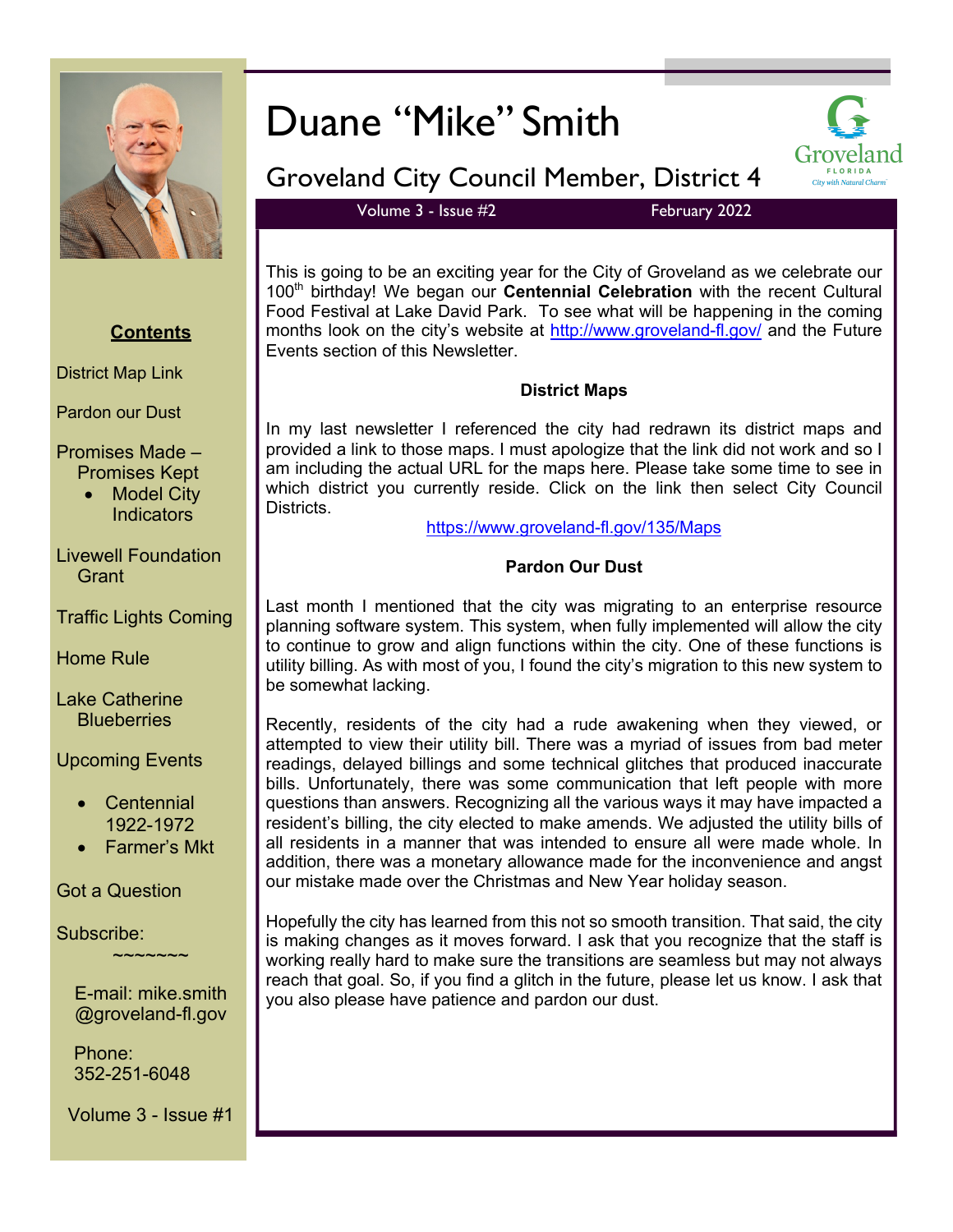#### **Promises Made – Promises Kept**

When I first ran for office, I stated that there were five areas that I believed could make the city a better place. These areas were:

- Transparency
- Fiscal Responsibility
- Model City
- Improve Public Services
- Position Groveland for Smart Growth

So how are we doing? Over the next few newsletters, I will refer to each of these areas. In this issue I examine how Groveland is becoming a Model City.

#### *Model City Indicators*

1. **Accreditation of The Groveland Police Department**. According to the U. S. Department of Justice, less than 5% of the police agencies in the United States are accredited.

2. **Awards of Recognition**. The city has also received a number of awards testifying to the fact that it is implementing policies and procedures that are improving our governance, fiscal responsibility and support of business. These awards include the:

- Prestigious 2021 **Regional Deal of the Year Award** from the Florida Economic Development Council.
- Government Finance Officers Association **Distinguished Budget Presentation Award** for our Annual Budget for fiscal year October 2021.
- **Heritage Award** from the South Lake Chamber of Commerce recognizing Groveland's consistent commitment to businesses.

3. On behalf of the city, I was invited to speak to the **Lake 100 Economic Development Team** on how Groveland has leveraged public-private partnerships to grow business within the city.

4. Groveland's adoption of a new **Land Development Code** has many other municipalities, including Lake County, examining Groveland's code as a model. They will look to see how they might adopt the code to help manage growth within the region.

#### **Livewell Foundation Grant**

I am happy to announce that the Livewell Foundation has awarded a grant to the city in the amount of \$6.2M. The vision of the Livewell Foundation is for a community of South Lake County to experience a better quality of life through improved health and wellness. To achieve this vision, the foundation provides grants to develop and support sustainable initiatives that enhance the health and wellness of the South Lake community.

The grant will provide funds for the rebuilding and expansion of the Elese Tomlin Empowerment Center and funding to Hope International Church for the development of recreational facilities that will serve the community. The city will administer both elements of the grant.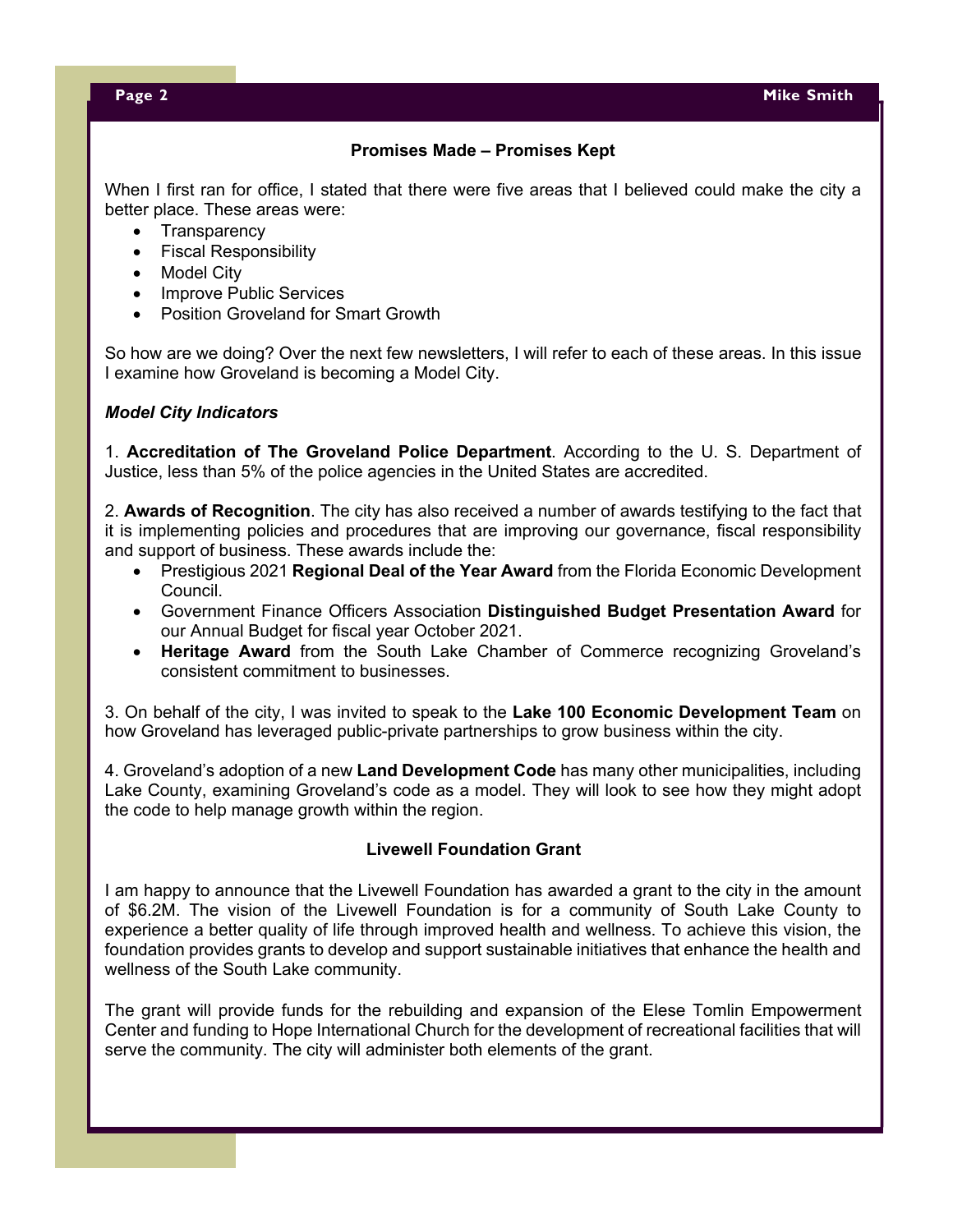The **Elese Tomlin Empowerment Center** is an initiative and partnership between the City of Groveland and the nonprofit organization Anointed Community Services International (ACSI). The new community center will provide a larger place to accommodate more children, adults, and seniors to receive various services and activities. The Center provides access to food, technology, learning, basic needs, school supplies, workforce development and business development. It also offers a safe haven for youth to congregate as they learn, are mentored, and receive guidance and support. The Center provides children with a safe place during the peak hours that juveniles are typically victims of crime or engage in criminal activities themselves.

**Hope International Church** is in the process of completing the construction of a gymnasium on their property. This will serve as a venue for hosting city programs and events. Additionally, the city is partnering with Hope on the development of approximately 4.8 acres of property located adjacent to the gymnasium that will be developed into multi-purpose athletic fields. Through this grant and by partnering with Hope, the city will be able to utilize the church's gymnasium, classrooms, music room, art room, as well as the multi-purpose athletic fields. All of this will allow the city to expand its offering of enrichment programs to the community with a particular focus on the city's youth.

#### **Ambulances Come to Groveland**

The city is now home to two Lake County EMS ambulances. One is stationed at Fire Station 1 in the new Public Safety building near downtown. Just recently, because of the great rapport between Groveland Fire Department and Lake County EMS, a second ambulance is now stationed at Fire Station 2 on Cherry Valley Trail, near the new Cherry Lake Park. It is our hope that these two ambulances at the city's fire stations will allow our residents to be transported to the closest appropriate hospital more expeditiously.

#### **Traffic Lights Coming To Key Intersections**

The Florida Department of Transportation (FDOT) staff has confirmed that two intersections are in the engineering and planning stages for the addition of a traffic signal. The first of these is the intersection at US 27 and Wilson Lake Pkwy. The city has continuously worked with FDOT for a number of years about the need for this traffic signal.

The second intersection that FDOT has determined warrants a traffic signal is the intersection of Montevista Road and SR 50. We will continue to work with the state for a signal at Waterside Pointe and SR 50 as well as Cherry Lake Road and SR 19.

#### **Home Rule**

So, what is Home Rule? In 1973 it was implemented after a constitutional amendment was passed by the Florida voters. The Florida League of Cities describes it as "Local voices making local choices. Self-government. Citizen-centered solutions. The flexibility to address unique local needs with local solutions." In a nutshell, it is the ability for people to make a determination as to the quality of life they would like to have in their own community.

Unfortunately, our state legislature does not seem to believe that they should shrink state government and let local governments be responsive to the will of its citizens. The actions by the state legislature have, for over five years, sought to remove the ability of local governments to govern locally. The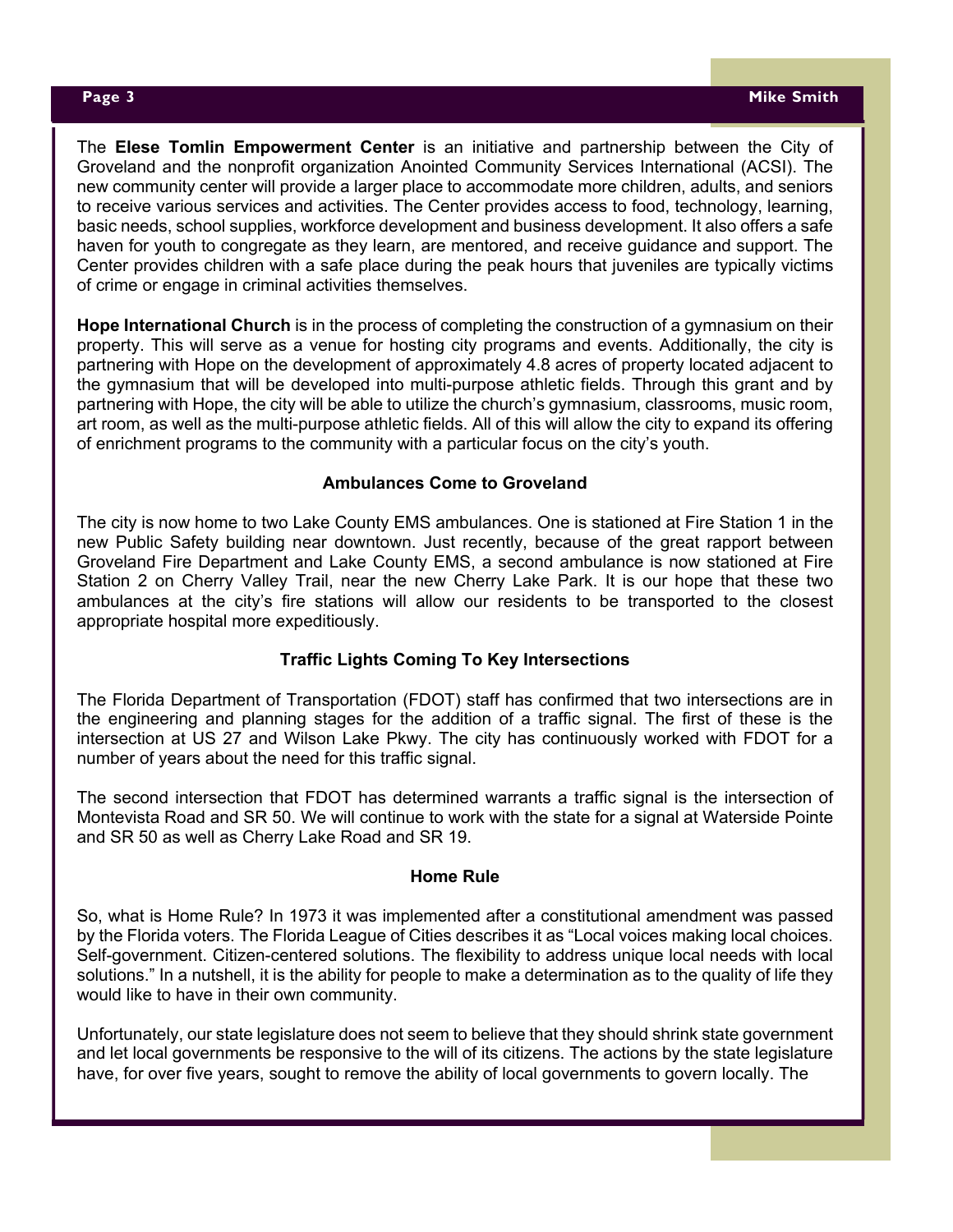#### **Page 4 Mike Bank Smither Smither Smither Smither Smither Smither Smither Smither Smither Smither Smither Smither**

attacks on Home Rule seem especially aggressive this year with two major bills, SB 620 and SB 280, working their way through the legislature. Both of these bills were passed by the Senate and are now in the House awaiting action. A companion House bill for each has been introduced.

SB 620 provides for businesses to sue a city for damages if they believe that a city ordinance or charter change (a charter change must be passed by a majority vote of the city's citizens) caused a loss of 15% of a business's profits. Additionally, if a business alleges it was impacted by filing a suit against the city, that ordinance cannot be enforced until the courts rule on whether the ordinance did impact the business in a manner that caused a loss of 15% or more of that business' profits.

An example of a business who may have taken action under this proposed law is one where the city was required to pretreat their waste so it would not cause the city's wastewater plant to have to shut down. The city was receiving high concentrations of substances harmful to the plant, causing shutdowns and **increasing the costs to city residents**. Please take a moment to write your State Senator and State Representative urging them to let local government deal with local issues. Below are the names and email addresses of your state senators and representatives.

- Keith.Truenow@myfloridahouse.gov, Florida House District 31
- Anthony.Sabatini@myfloridahouse.gov, Florida House District 32
- stargel.kelli.web@flsenate.gov*,* Florida Senate District 22
- Chris.Sprowls@myfloridahouse.gov, Speaker of the Florida House of Representatives
- simpson.wilton.web@flsenate.gov, Florida Senate President.

#### **Lake Catherine Blueberries Celebrates 100 Years**

Lake Catherine Blueberries is celebrating 100 years of operation as a family farm. In 1920 Ewin and Selma Mattson moved to the Groveland area and two years later bought land and built their home on the east side of Lake Catherine. They farmed ferns, raised chickens and citrus trees. Their farming efforts assisted the sawmill and turpentine workers with meat and eggs. Through their many challenges including the Great Depression, their strong faith led them to help establish the Swedish Church which later became known as the Zion Lutheran Church.

The farm, known as Mattson Groves, continued with their citrus expansion and became a part of the Winter Garden Citrus Cooperative in the 1950's. Sadly, Edwin, Sr. passed away in 1966, but his wife Selma continued to run the groves till her passing in 1974. In 1978, the family sold the vacant family home to Clinton and Ann (Mattson) Lowe. The Mattson brothers along with Clinton and Ann Lowe continued farming the citrus groves, but after several devastating freezes in the 70's and 80's the Mattson brothers made the difficult decision to exit the citrus business. They sold their share of the lands to Clinton and Ann Lowe in 1987.

The Lowes, along with their son Dustin and daughter Heather, pruned and replanted the grove. After facing more freezes in 1987 and 1989 as well as continuing issues with citrus farming, such as diaprepes (citrus root weevil) and greening (produces fruits that are green, misshapen and bitter), the Lowe's undertook to transition the farm to blueberries.

In 2007 Lake Catherine Blueberries emerged as a fledgling agritourism industry. Through all the years, the farm has remained a prominent part of the city and community. The City joins the Lowes as they celebrate their centennial as a family farm. We look forward to continuing to have them as an integral part of the city for the next 100 years.